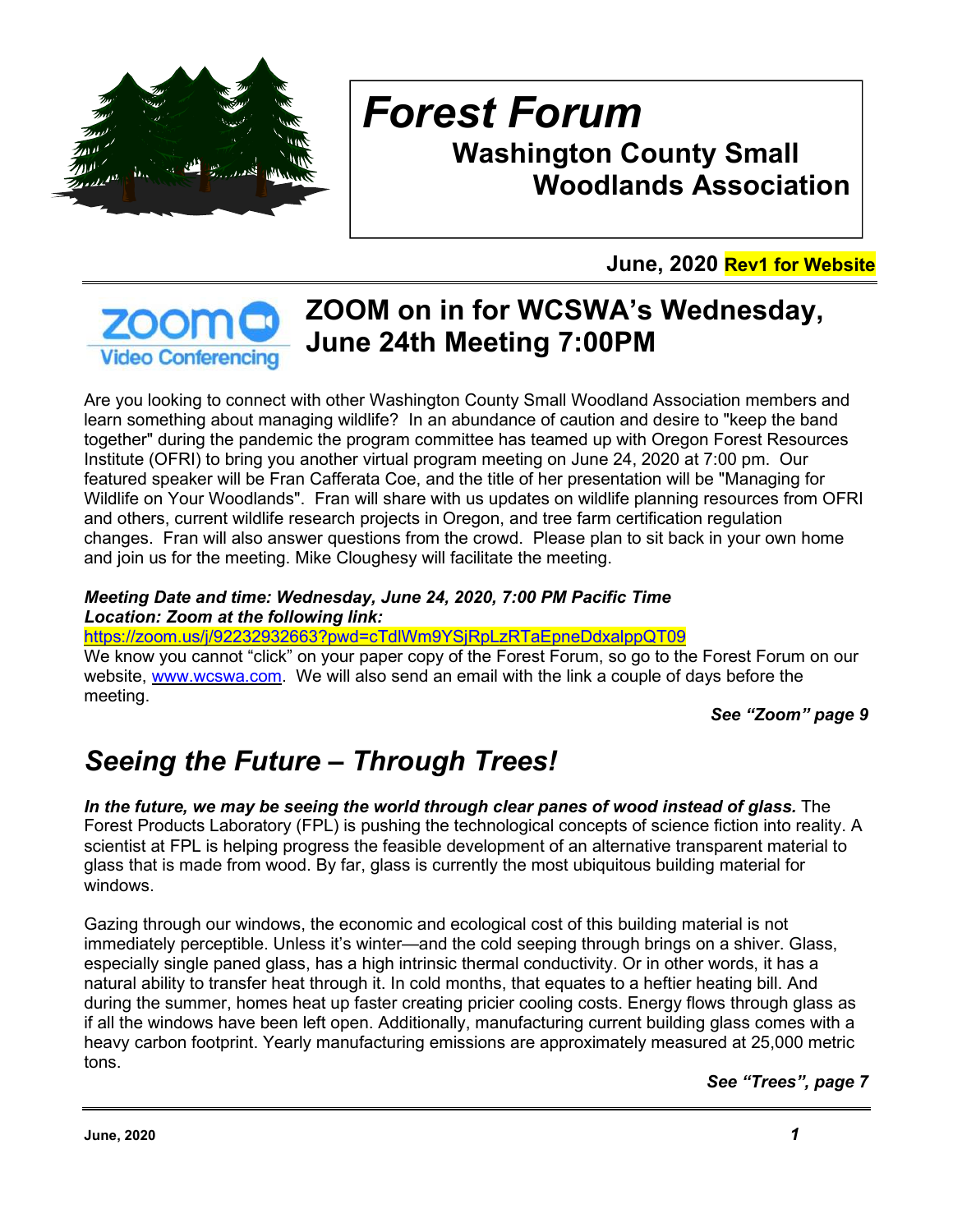#### **WCSWA Leadership**

**President – Vic Herinckx, 503-645-9434 Vice-President – Debi Lorence 503-858-3636 Secretary-Treasurer – Bob Shumaker; 503-324-7825** 

#### **Board of Directors**:

- Pos. #1: Norbert LePage, 503-985-0149
- Pos. #2: Marc Ahrendt, 503—928-2083
- Pos. #3: Susan Schmidlin, 503-429-7861
- Pos. #4: Tony Spiering, 503-680-8112
- Pos. #5: Cathy Dummer, 503-703-6573 Pos. #6: Kent Grewe 503-701-2087
- 

**Legislative Committee Chair:** Scott Hayes 503-568-9999 **Membership Committee:** WCSWA Board members

**Program Committee**: John and Cathy Dummer – 503-970-8789, Bill Triest – 503-705-5833, Tony Spiering – 503-680-8112

**Tualatin River Watershed Council Representatives:** Tom Nygren, primary, 503-628-5472, Eric Chambers, alternate, 503-647-2458

**EMAIL FOR ANYONE ON THIS PAGE: washcosmallwoodlandsassoc@gmail.com** 

#### **WCSWA Website**

www.wcswa.com Website Manager: Michael Morgan Contact Tom Nygren or Bonnie Shumaker for web postings and information. **Facebook:** https://www.facebook.com/WashingtonCountySmall WoodlandsAssociation

**Forest Forum Newsletter** Editors: Tom Nygren & Bonnie Shumaker 503-628-5472 and 503-324-7825 Proofreaders: Bonnie Shumaker, Dan Hundley, Tom Nygren, Ardis Schroeder

#### **The Tree Farm Tradin' Post**

*A free service to our members: List tree farm items/land to buy, sell, or trade. Contact Tom Nygren, 503-628-5472. Got a tool or piece of equipment you don't need any more? Or maybe you are looking for tools, equipment, property, or materials? You can place a free advertisement in Forest Forum. (3 month limit)* 

**For Sale:** No New Items

**Wanted:** No New Items

| June                                  | 24         | WCSWA "Zoom" meeting                    |                                                                              |
|---------------------------------------|------------|-----------------------------------------|------------------------------------------------------------------------------|
| <b>Tuesdays</b><br>through<br>July 28 |            | Tree School Online                      | www.extension.oregonstate.edu/tree-<br>school/tree-school-online-class-guide |
| July or<br><b>August</b>              | <b>TBA</b> | Tree Farmer of the Year<br>Virtual Tour | Barrett and Susan Brown Tree Farm                                            |
|                                       |            |                                         |                                                                              |

#### **Event Calendar**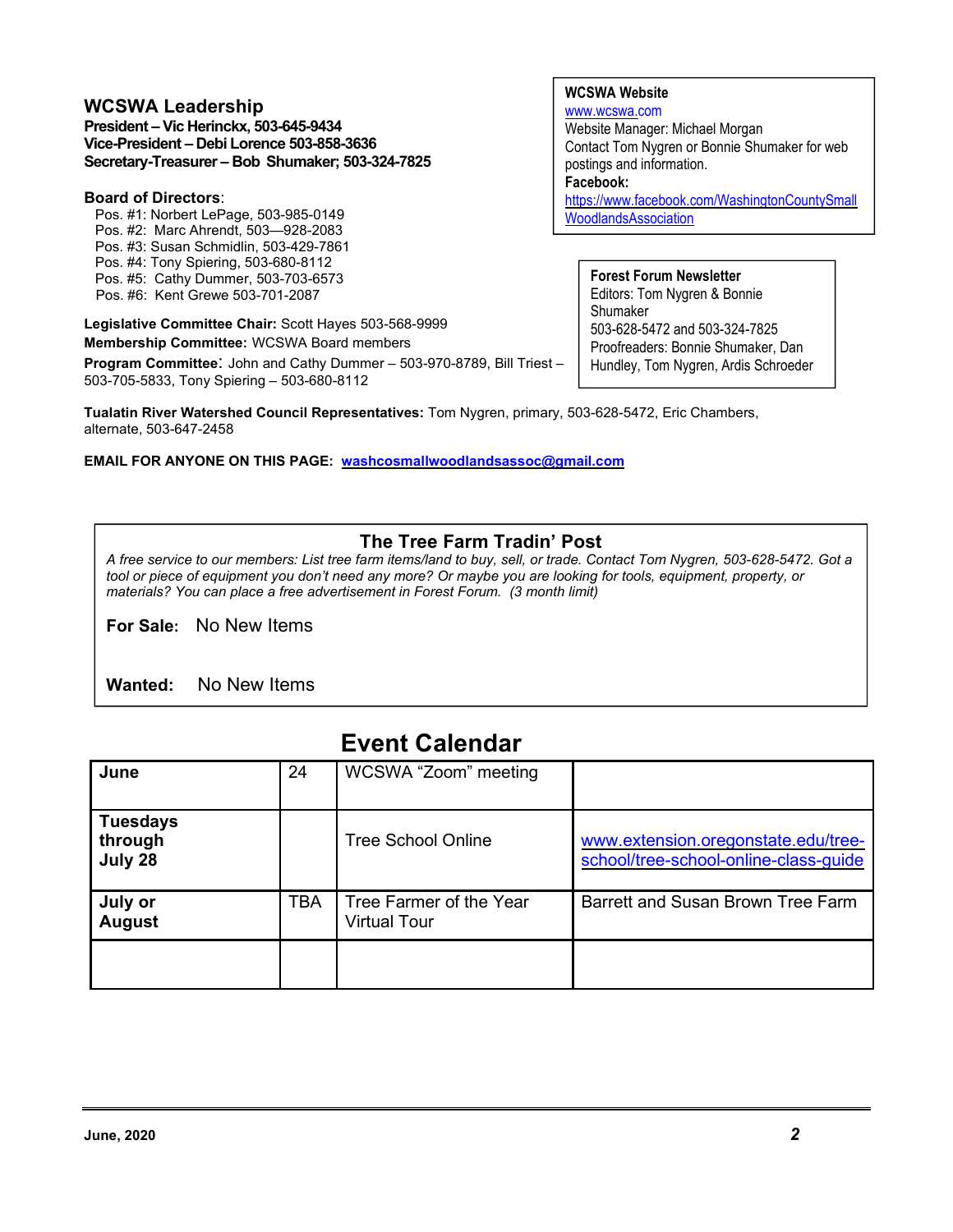# *Leadership Notes Vic Herinckx*

I had the pleasure of touring the WCSWA Tree Farmer of the Year property on an exceedingly warm day (for May) on May 28. The Browns have a very nice property and after spending a little time on the ground it's evident that their recognition is well deserved. No, you didn't miss the TFOY tour, this was just a planning meeting. It's not clear exactly when WCSWA will be able to have a large group on the property so the Browns have been collaborating with several others to bring their tree farm to us in an online format. The objective of the visit May 28 was to do some more detailed planning for the event and capture some video and interview content.

The property setting is North of North Plains off Dairy Creek Rd. From the old store at the intersection of Mountaindale Rd. and Dairy Creek Rd., it's about 5 miles up Dairy Creek Rd. Then you cross over East Fork Dairy Creek and climb out of the valley up to the property setting at about 1000ft. elevation. Along the way there are some nice views of the valley and the surrounding area that's mostly in timber production.

On arrival at the Browns' property you see this picture - a small patch of mature Noble Fir, Red Cedar replanted in an old Christmas Tree field, the home site and shop in the middle of the picture and acres of timber to the right, sloping down to Dairy Creek. The property is predominantly 25+ year old Douglas Fir with patches of Red Alder and Maple and Cedar and overall a lot of stand diversity. There have been numerous commercial and precommercial thinning projects and the stands have clearly benefitted from thinning. In 2013 a thinning project was completed on gentle slopes and the



adjacent steep slopes were left untouched. The difference in timber size and health in the thinned vs. unthinned areas is dramatic.

The road and trail system is well developed, with rock from a quarry on the property used to keep primary roads navigable year-round as well as miles of trails for mountain biking, motorcycle riding and even trails you can take a motorized scooter on!

The lower parts of the property include portions of Dairy Creek at about 450' elevation where the Browns have done extensive stream restoration work as well as installation of a flat car bridge. These projects have provided opportunities to partner with neighbors and other partners such as the Tualatin River Watershed Council.

There is much more to see and hear about from the experts that were involved with these projects and many others, so look forward to that opportunity coming to your computer screen soon. Until next time, hope everyone continues to stay safe!

"You can't see what you don't understand, But what you think you already understand, you'll fail to notice

**Richard Powers**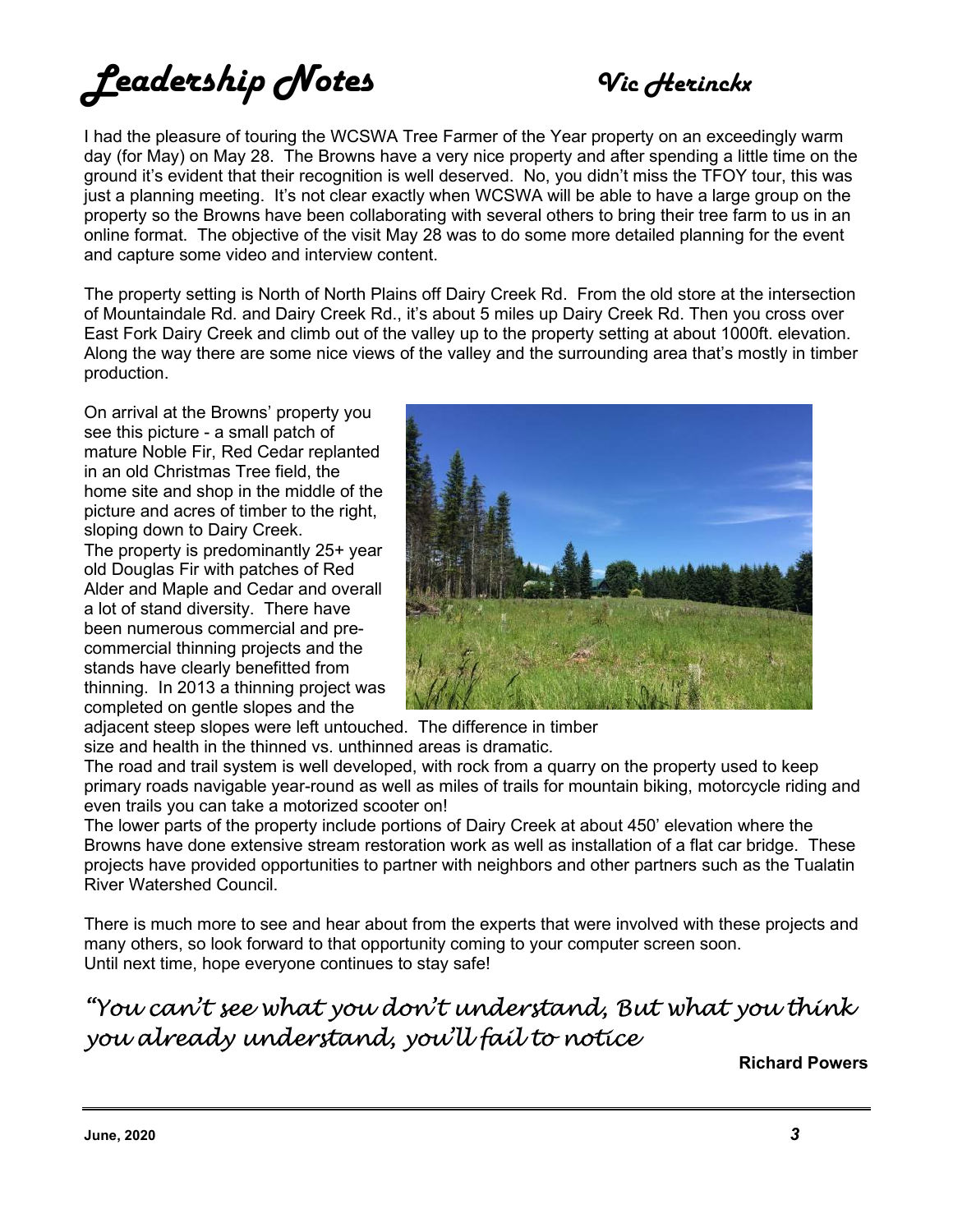**Advertising Opportunity:** The Forest Forum is a monthly newsletter sent out to over 300 members and friends of WCSWA. Advertisers receive free newsletters for the duration of their ads. ADVERTISING RATES (PRICE INCLUDES TYPESETTING & AD PREP)

YES! I want to advertise in the WCSWA Forest Forum. Ad size:

| Enclosed is a check or money order for: 1 issue __ | 4 issues   12 issues |  |
|----------------------------------------------------|----------------------|--|
|                                                    |                      |  |

| Company        |  |
|----------------|--|
| Contact        |  |
| Address        |  |
| City/State/Zip |  |
| Phone          |  |
| E-mail         |  |

Please send this form, ad copy, logos, photos, etc. to: **Bob Shumaker, 52490 NW Cedar Canyon Road, Banks, OR 97106**  *Thank you for supporting Washington County Small Woodlands Association!* 

|                    |       |        | 12     |
|--------------------|-------|--------|--------|
|                    | issue | issues | issues |
| 1/12               | \$20  | \$40   | \$100  |
| page               |       |        |        |
| $1/6$ page         | 30    | 60     | 150    |
| $\frac{1}{4}$ page | 40    | 80     | 200    |
| $1/3$ page         | 50    | 100    | 250    |
| $\frac{1}{2}$ page | 75    | 150    | 375    |
| 2/3 page           | 100   | 200    | 500    |
| Full               | 150   | 300    | 750    |
| page               |       |        |        |





thinking that were at when we created them."

**Albert Einstein**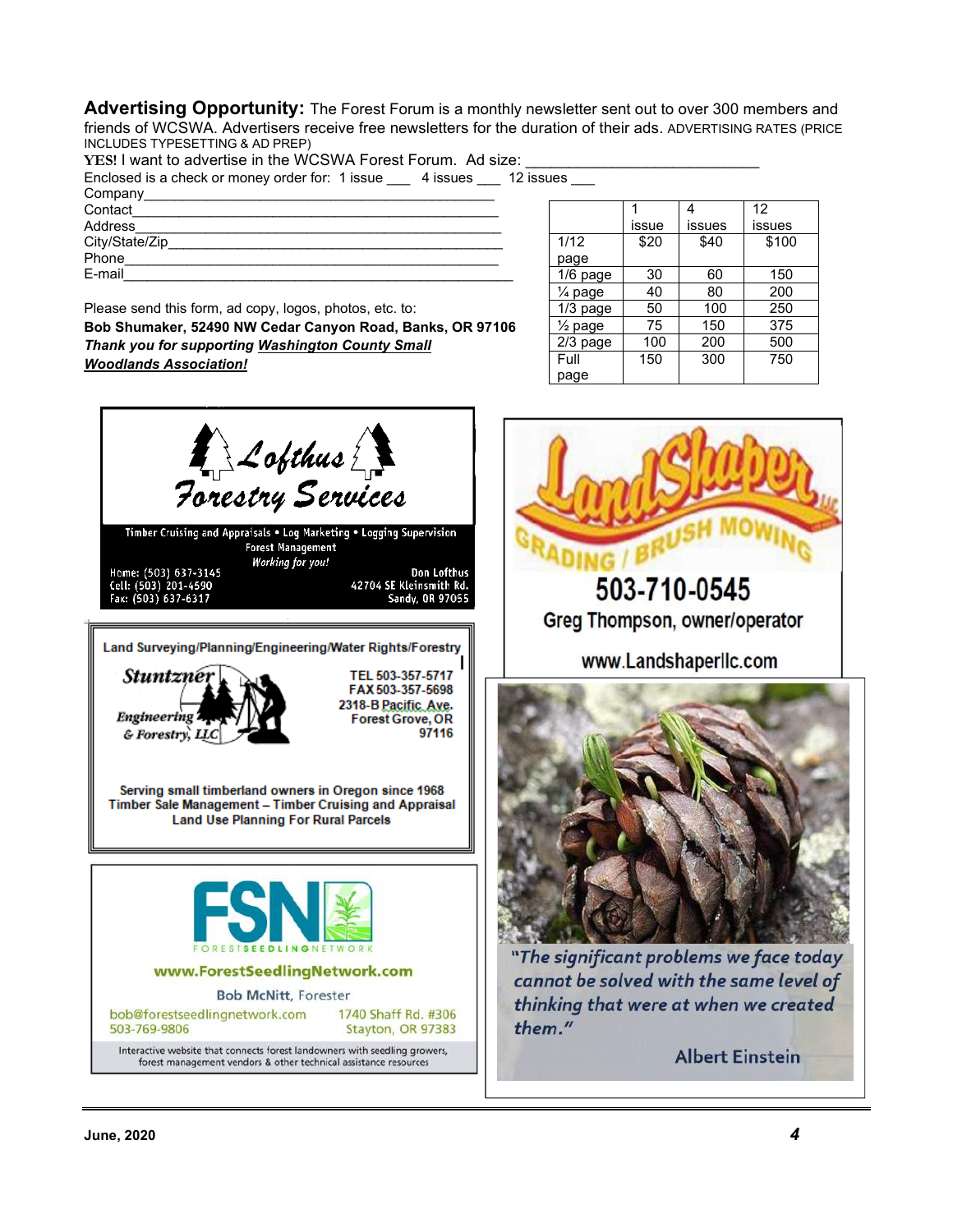# *WCSWA Zoom Meetings Hit the Ground Running*

#### *By Tom Nygren*

The COVID-19 Virus has created uncertainty in our lives in many ways. For WCSWA members, it has disrupted our normal schedule of meetings, social gathering, and informative field trips. However, the WCSWA leadership has stepped up to the task of maintaining contact with members, and is continuing to provide useful information for small woodland owners. Though most small woodland people are not strong in modern computer and social media skills, there are resources available to help, such as OFRI's Director of Forestry, Mike Cloughesy. When asked by WCSWA leaders to help out, Mike volunteered. He not only instructed them in how to set up an on-line meeting; he provided access to OFRI's Zoom connection, orchestrated the May 5<sup>th</sup> trial Zoom meeting, and facilitated the follow-up May 20th inaugural monthly meeting. *Thanks, Mike!*

#### **In case you missed the May 20th WCSWA Zoom meeting……..**

You weren't alone. However, there was a reasonably good on-line attendance for the meeting - about 20 people participated. The topic was a local presentation and discussion as a follow-up to the Tree School Webinar earlier, *COVID-19 and the Forest Sector,* which featured a panel consisting of Steve Zika, CEO of Hampton Lumber Company; Tammy Cushing, OSU professor; Rex Storm of Associated Oregon Loggers; Ron Graham of ODF (Fire Protection); and Gordon Culbertson, Oregon Tree Farmer of the Year. Some bullet points from their presentations:

#### *Steve Zika*

- The CV-19 situation has caused big changes in both how the company operates, and in the markets they serve. Hampton is now producing at the 2012 level, a significant drop.
- There has been a shift in lumber demand from housing construction to home remodeling this has helped Hampton cope with the downturn.
- Green Douglas-fir has held up better than the composite market.

#### *Tammy Cushing*

- Consumer spending is down 7.5% in March
- Housing starts are down, but home improvement demand is strong
- There has been a spike in demand for some paper products (*does toilet paper come to mind?)*
- Mills are reducing inventory reflecting decreased demand and reducing shifts
- Conflicting state policies WA: forestry is not essential; OR: forestry is essential
- *Good News!* There is a lack of value correlation with the market activity; woodland owners can "bank on the stump", and the biological/environmental risk is short-term for woodland owners.

#### *Rex Storm:*

- Forestry contractors seriously affected : road construction, harvest, future reforestation, and protection
- The market decline is the major cause, not the stay-at-home order
- AOL has worked hard at getting information out to contractors about how to deal with COVID-19, including for activities such as worker transit, screening, training, sick leave
- The "shape of the curve" is key to recovery: will it be a "V"? That could mean a 6 week recovery. A W "bounce" could mean 10 weeks, which means some lean times but not a structural change; or an "L" – this could mean 15 weeks, with loss of some workforce, capital and profit effects, discouraging investment in the industry.

#### *Ron Graham:*

- The big issue is the effect of COVID-19 on training and operation of fire crews, including transit of crews, fire camps, sharing of equipment
- Possible respiratory problems with smoke

#### *Gordon Culbertson:*

• A southern Oregon perspective: mills are building up big inventories (as opposed to northern Oregon)

*(Continued on page 6)*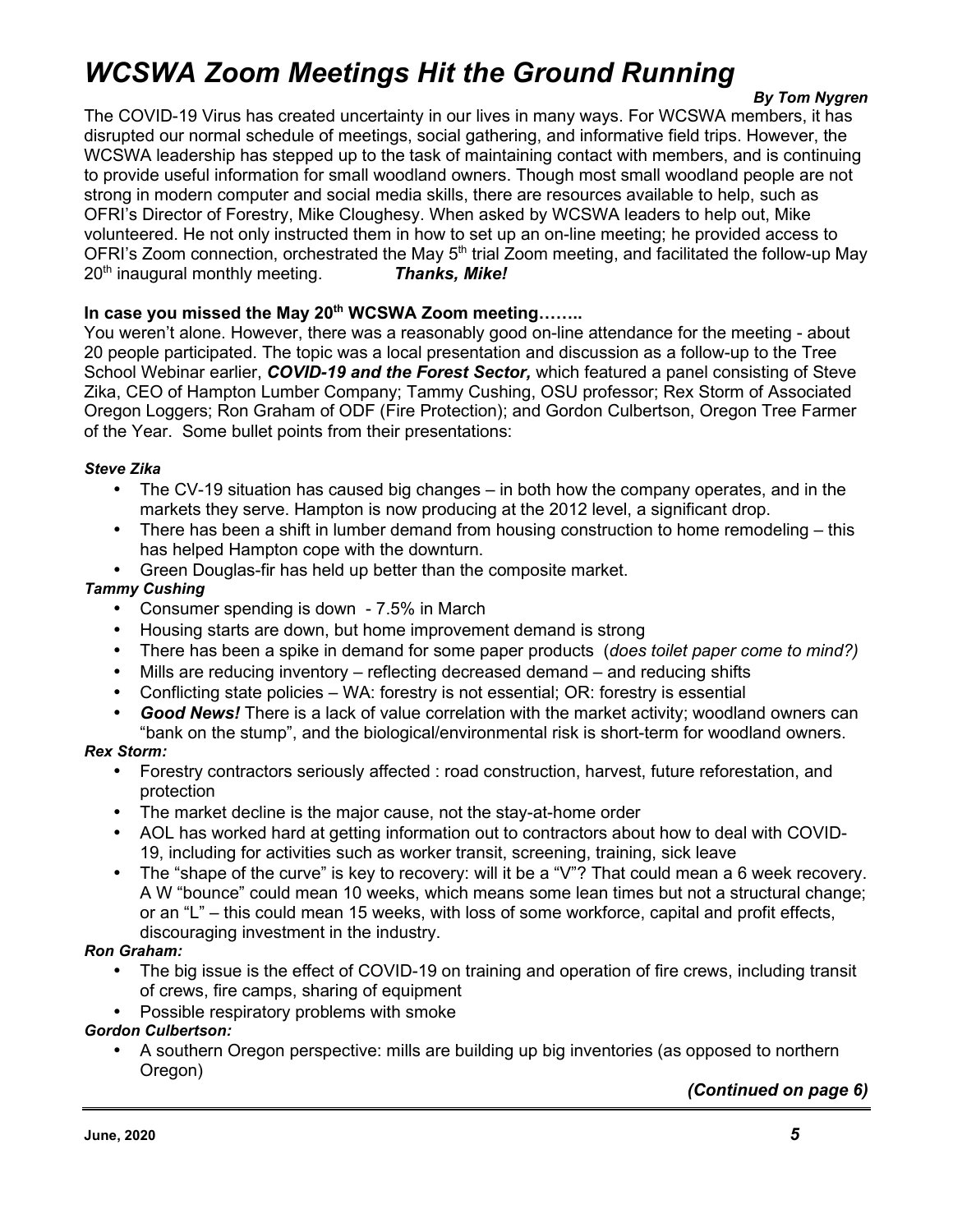• Now is the time to work on things you need to get done; contractors are more available.

#### *And now for the local WCSWA follow-up meeting:*

This meeting focused on the local forestry sector situation, as a follow-up to the Tree School panel above. The speaker was Tyler Robbins, forester for Hampton Lumber Company. Tyler has worked for Hampton for the past 5 years. Hampton has 143,000 acres of forest land and 10 sawmills. They focus on logs between 10 and 30 inches top diameter.

Tyler explained that at this time, log prices are fairly high as mills try to re-build their inventory after the winter logging slowdown. When the COVID-19 guidelines were instituted in mid-March, some operations were reduced. Lumber sales dropped off for a month, and some mills had shutdowns and reduced shifts. However, things have now opened back up again, with some load quotas, but the goal is to keep logs flowing at a level of production. Log prices are down, though – 15-20% depending on species and log sizes.

The Hampton strategies to cope with this situation are:

- Delaying and/or slowing higher priced timber purchases
- Changing prudent mixes of products and dimensions focus on higher liquidity, i.e. more on 4x4, 4x6 sizes
- Keep log prices down 15-20% Hampton expects that export of logs will increase due to these lower prices (more favorable for small woodland owners)
- Focus on premium products sought by home improvement stores (remodel, repair)
- Fulfilling orders coming in coordinated with inventories
- Lower fuel prices

*Final thought*: Tyler thinks that the recovery log prices will occur in a "W" shaped pattern: down, up, down, up. Fire season shutdowns may slow recovery also.



#### Good signs make good neighbors

Oregonians are more accepting of forest practices if they know forests are being planted after harvest. Let them know with a free PLANTED sign provided by the Oregon Forest Resources Institute.



Visit KnowYourForest.org and search for "Landowner signage"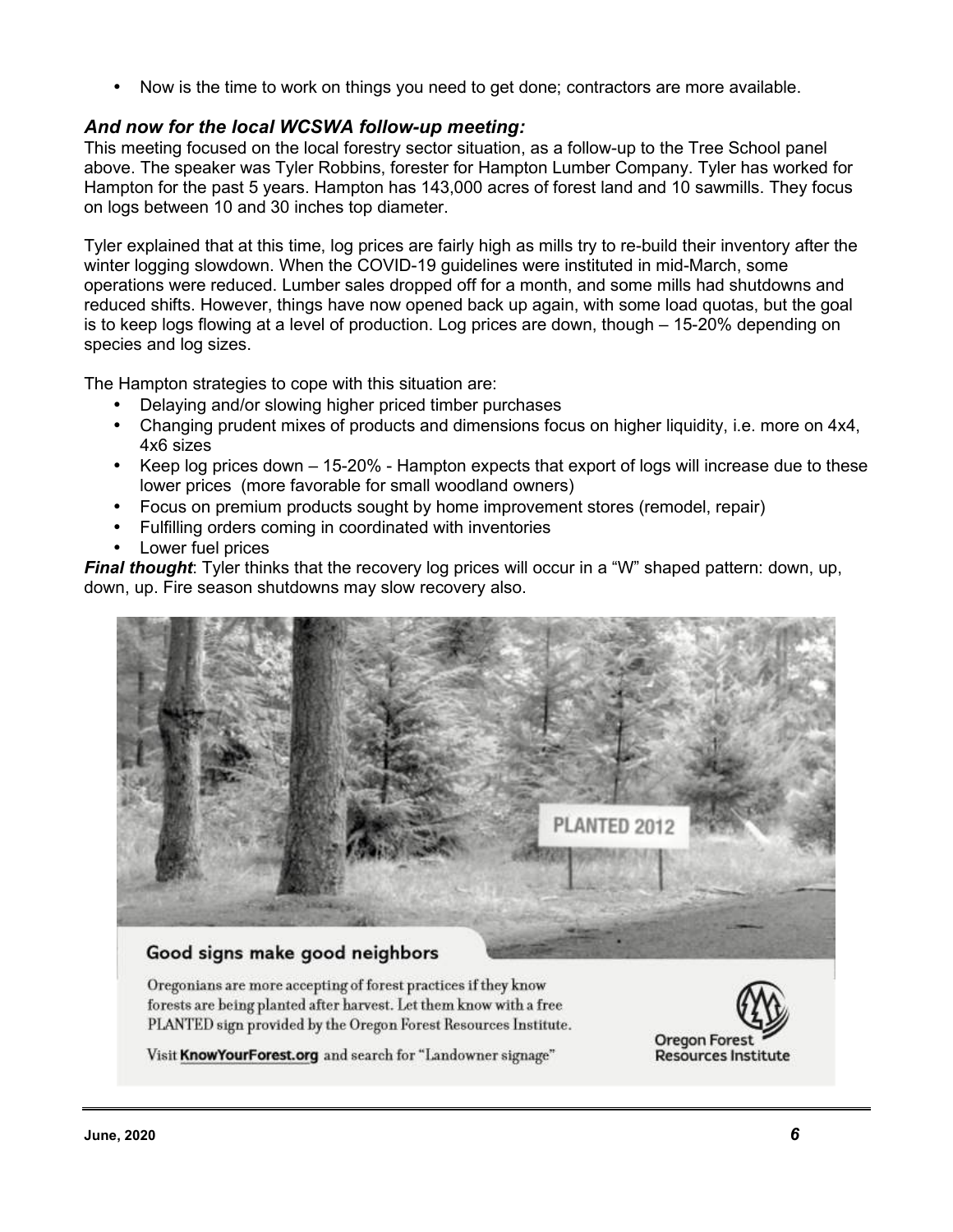



### **Time to Order Seedlings**

#### *By Don Sohler and Bob Shumaker*

It is time to start thinking about your seedling needs for the 2020- 2021 planting season. A seedling order form is included in this newsletter. Orders are taken on a first-come basis.

We will have 40-45 thousand Douglas-fir 1+1 Vernonia High Gain seedlings available this year. The seedlings are grown for WCSWA by Lewis River Reforestation in Woodland, Washington from seed bought from the ODF Schroeder Seed Orchard breeding program. These seedlings have superior growth characteristics and are intended to maximize the growing potential of your site. We will also have 4,500 Western Red Cedar plug +1 available.

The price is \$65/bag (.54 each) for the DF packed at 120 per bag and \$70/bag (.70 each) for WRC packed at 100 per bag. Seedlings are available between January 15 and February 15 depending on weather conditions.

Order inquiries and questions should be directed to Don Sohler 503- 357-0536, and order forms and checks sent to WCSWA, c/o Bob Shumaker, 52490 NW Cedar Canyon Rd., Banks, OR 97106.

#### *"Trees", continued from page 1*

Finding alternatives to glass has been an ongoing research exploration. However, transparent wood has emerged as one of the most promising, feasible materials of the future. Wood as a transparent material did pose some challenges—haze, durability, and thermal insulation for energy efficiency were previously barriers to a workable product.

#### *How are transparent trees even possible?*

Wood from balsa, one of the lowest density trees in the world due to its fast growth rate, is treated to a strong oxidizing agent (NACLO) that can remove the compounds in wood responsible for light absorption.



After a long oxidizing bath, the balsa wood structure becomes more porous and cell walls are significantly thinned. In essence, it is bleached and leached of nearly all visibility. After its bath, the wood is then infiltrated with a synthetic polymer ((PVA), which creates a product with high optical transmittance and low haze. The transparency produced from the PVA addition is approximately 91%, which is comparable to today's glass translucency standard.

Moreover, the addition of the synthetic polymer has made for a far more durable, lighter, transparent material than glass. It can sustain strong impact primarily because of its naturally dense wood structure combined with cellulose and the energy absorbing polymer filler. This gives it higher ductility, the ability of a material to undergo significant stress before deformation. And unlike glass, when it does fail under stress it bends or splinters instead of sharply shattering.

#### *continued on page 10*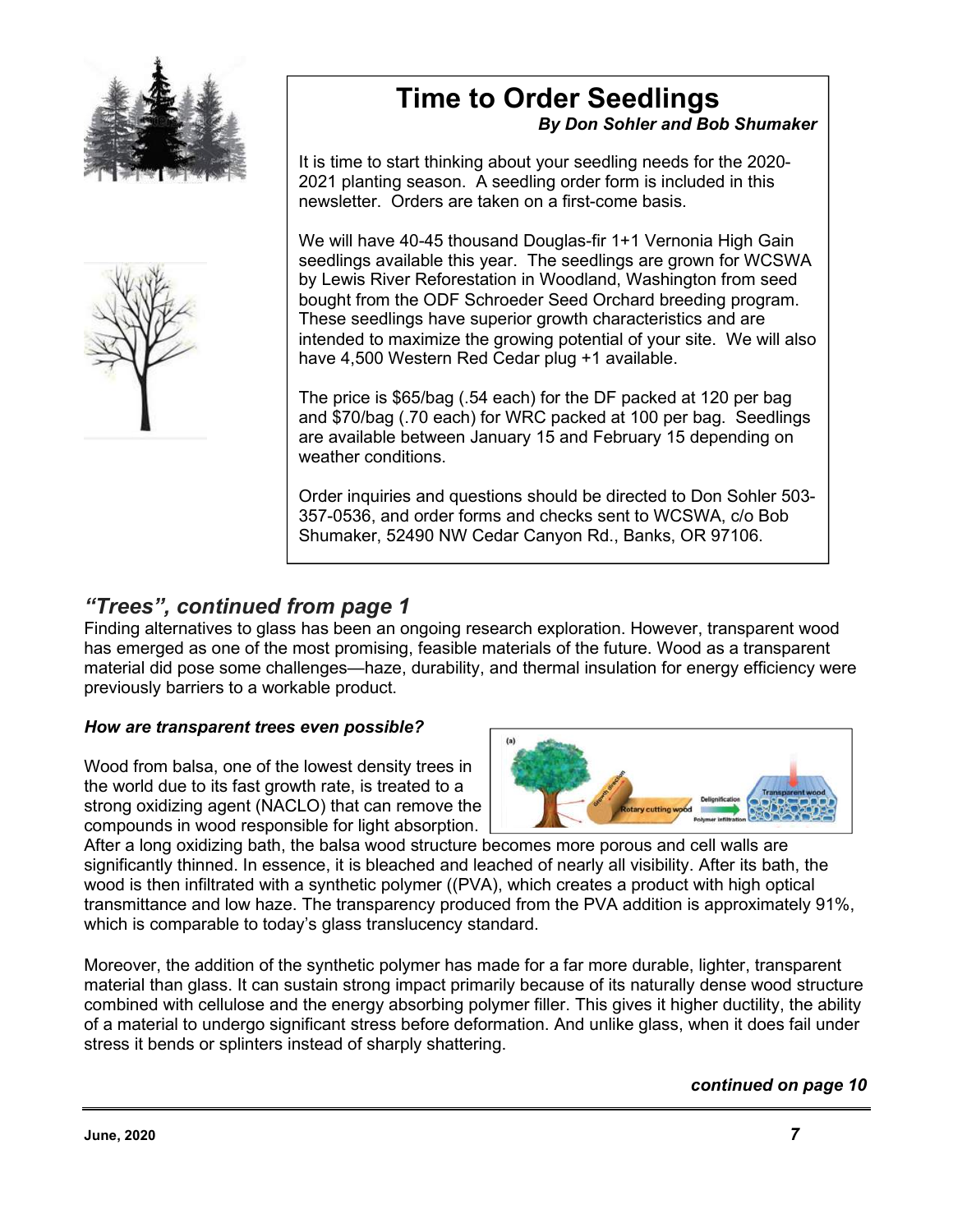

Partnering with small and industrial forestland owners for more than 75 years. We buy logs, standing timber & timberland in NW Oregon & SW Washington.

#### **OUR FORESTERS/LOG BUYERS**

#### **JEFF CLEVENGER**

503-365-8400 office 503-931-7651 cell

**WILLAMINA** 1000 Willamina Creek Rd. Willamina, OR 97396 **Desired Species: Douglas fir** 

503-815-6321 office 503-931-3143 cell Tillamook 3111 Third St. Tillamook, OR 97141

**DAVE KUNERT** 

Warrenton 550 NE Skipanon Dr Warrneton, OR 97146 **Desired Species:** Douglas fir & White woods

**Desired Species: White woods** 

**TYLER ROBBINS** 503-324-2681 office 503-728-8192 cell

**BANKS** 13662 NW Commerce St. **Banks, OR 97106 Desired species: Douglas fir** 

#### *"CSI OSU" No, not a TV Program*

Oregon State University's College of Forestry is the new home of a forensics lab that fights timber crime, a \$1 billion annual problem for the United States' forest products industry.

Scientists at the center use a specialized type of mass spectrometry for wood species identification to determine if a truckload of logs, a guitar, a dining room table or other wood products are what they are purported to be.

"The illegal timber trade is a direct attack on sustainable livelihoods and ecosystems in Oregon and other parts of the country, and also abroad," said Anthony S. Davis, interim dean of the College of Forestry. "Advancing the capacity for science-based approaches to curtailing such behavior aligns directly with OSU and our college's mission to promote economic and social progress in an ecologically sound manner, and provides an opportunity for us to partner with interested countries in using novel wood identification technologies."



Although OSU Extension was not able to hold their 2020 Clackamas County Tree School in March, you will still be able to enjoy the classes you were looking forward to taking.

OSU Extension Forestry and Natural Resources is working with the Partnership for Forestry Education to bring you this 15-week webinar series. You can participate in many of the classes that were set for Tree School Clackamas, along

with some new classes developed exclusively for Tree School Online. For more information, go to: https://extension.oregonstate.edu/tree-school/tree-school-clackamas

**THESE WEBINARS ARE FREE FOR ALL PARTICIPANTS.** For questions about the series, contact:

Glenn Ahrens, OSU Extension Forester, glenn.ahrens@oregonstate.edu Amanda Brenner, Tree School Coordinator, amanda.brenner@oregonstate.edu Mike Cloughesy, OFRI Director of Forestry, cloughesy@ofri.org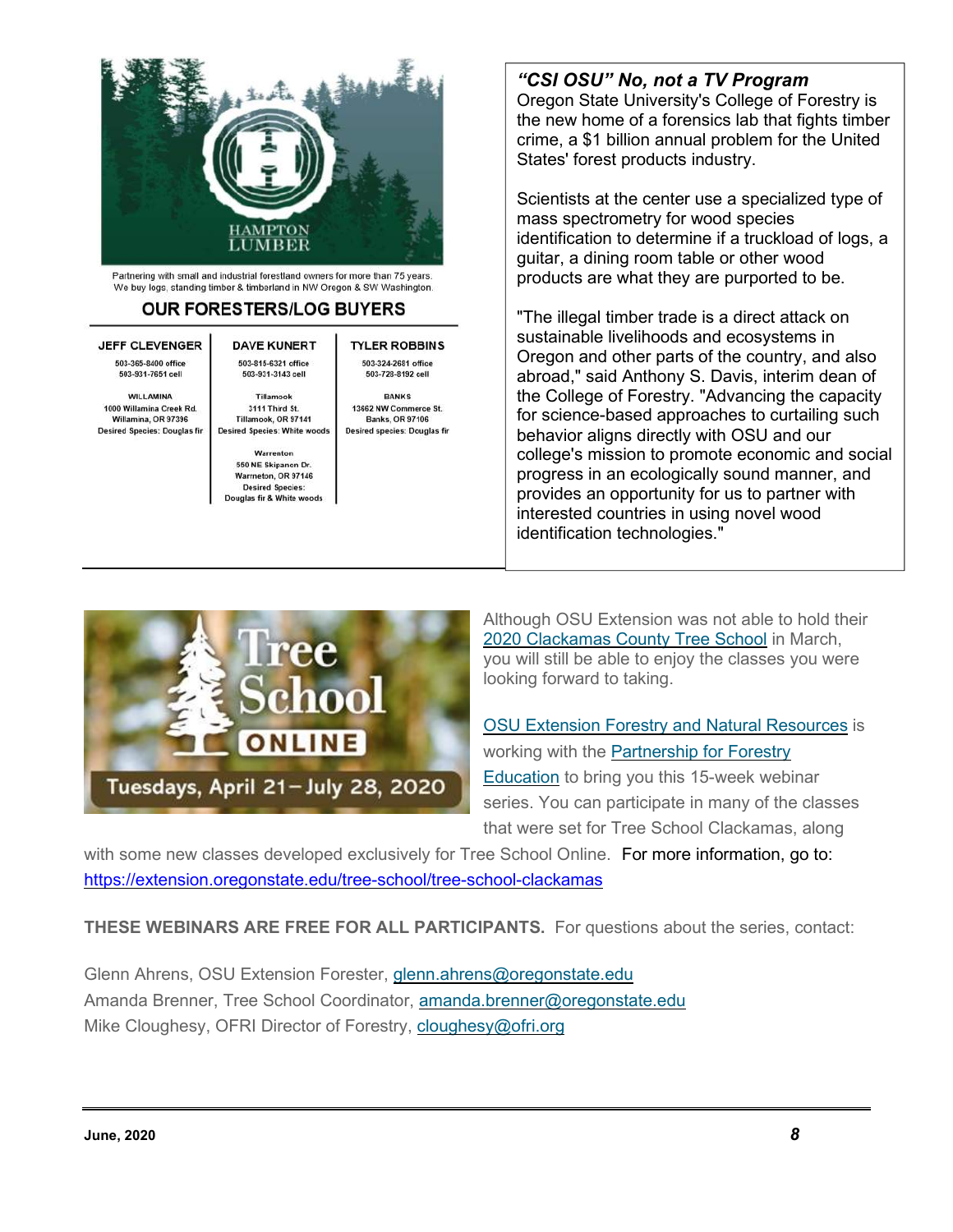

- (669) 900-6833 US (San Jose) and use the following information: Meeting ID: **922 3293 2663** Password: 022750
- It is not necessary for you to have a camera or microphone on your computer, although they will allow you to interact with the presenter and other participants.
- -
- If you do have a camera and microphone, you will be able to leave them turned off. However, this will not allow you to interact with the presenter and other participants.

- The meeting will be "open" starting at 6:40PM, to allow you to be sure you can connect well ahead of the 7:00PM meeting start time. Someone will be available to confirm that you've connected and provide a little trouble-shooting help if needed.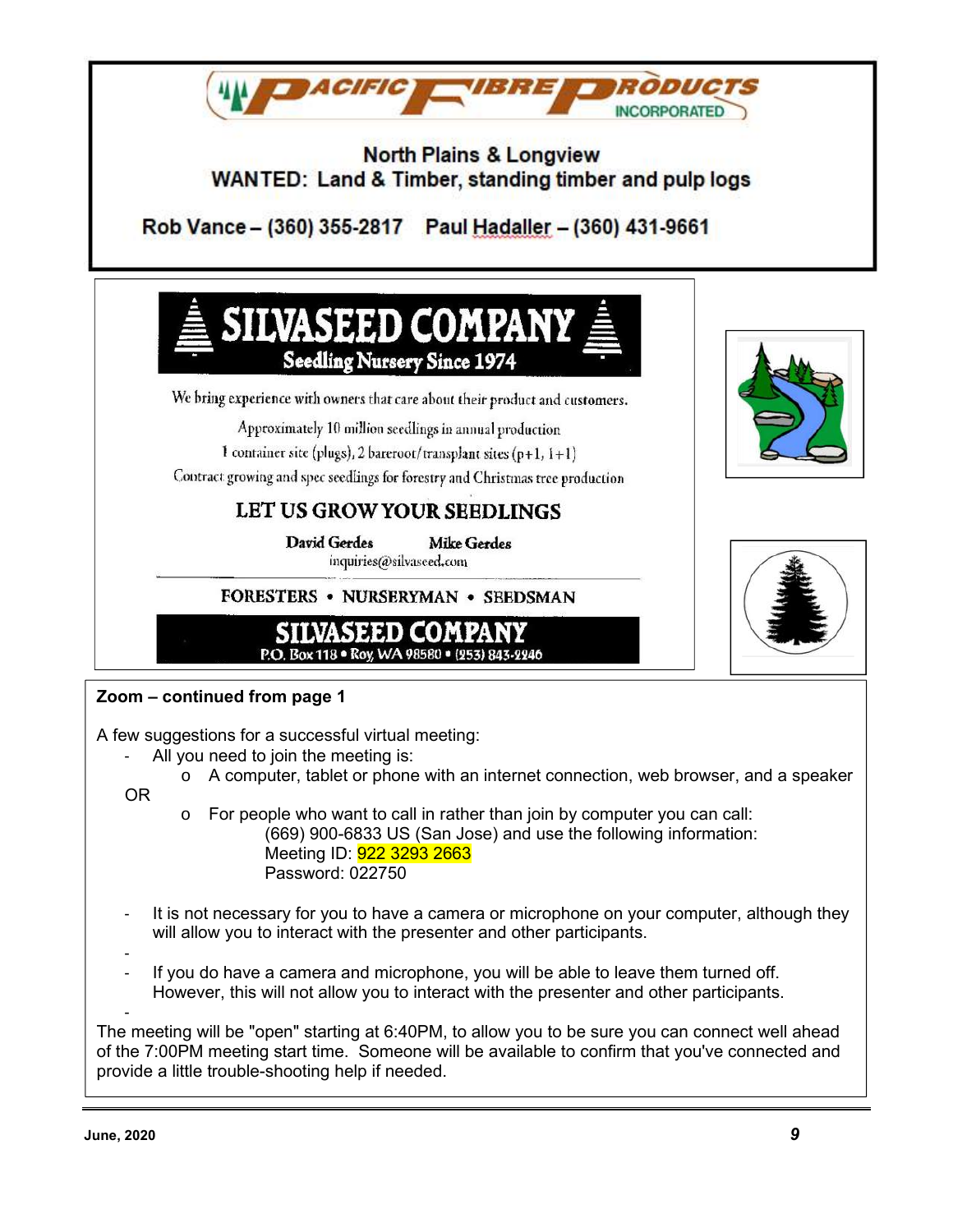

#### *"Trees"* , *continued from page 8*

Transparent wood also outperforms glass in thermal insulation. Its low thermal conductivity means that It transfers less heat and energy. It is estimated to be more than five times less thermally conductive than glass. As the world looks for ways to make a positive impact on climate change, that equates to real world economic and environmental benefits.

Economically, it won't break the bank either. Transparent wood is made from a sustainable, renewable resource with low carbon emissions. And because of its compatibility with existing industrial processing



equipment, it has the potential for an easy transition into fabrication.

With all the potential benefits transparent wood has to offer, an invisible forest could create our greenest planet yet.

To find out more about the amazing advancements our scientists are making, visit the Forest Products Laboratory at: https://www.fpl.fs.fed.us/

*Forest Products Laboratory scientist Junyong Zhu and his colleagues from the University of Maryland and the University of Colorado have developed a process for a transparent wood composite that simultaneously enhanced transparency, increased thermal insulation, and improved durability. They reported their findings in the Journal of Advanced Functional Materials in their paper, "A Clear, Strong, and Thermally Insulated Transparent Wood for Energy Efficient Windows."*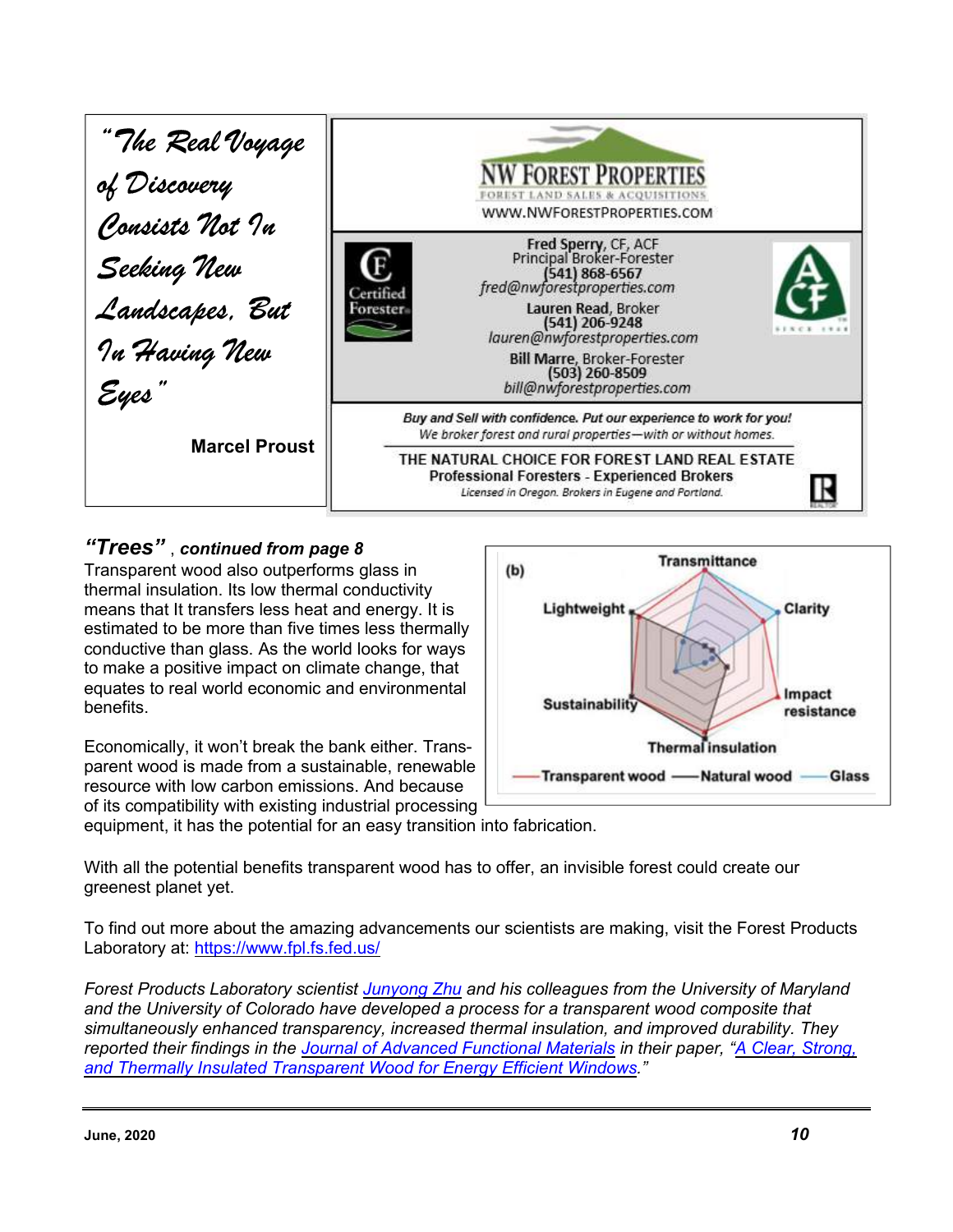

Want to help monitor the decline of Western Redcedar? (Master Woodland Manager message 6/3/2020)

The WRC project is a collaborative involving ODF forest health, OSU forestry extension, WADNR forest health, and the USFS. We are investigating pockets of western redcedar that seem to be dying back in areas where they should be thriving. This is an issue all the way up through western Canada. We are 1) trying to determine all locations of the dieback via ground reports (see request below), and 2) establishing long-term monitoring plots to collect very basic single tree data using Survey123 to detect patterns.

#### *There are two ways you can help:*

1) Identify locations where redcedar decline is present. We could do this by assigning individuals parts of NW Oregon to conduct road surveys to find these spots or visit areas we have highlighted as potential sites (public lands where WRC occurs). Master Woodland Managers and other cooperators would only need to be able to identify decline symptoms which is quite easy (clusters of WRC with red and/or thinning crowns) and record locations (lat/long preferred), estimated acres which is often <1 acre, and generally who owns the property. and/or

 2) Collect monitoring data. Which entails 1-2x year visits to a plot to collect all of the following info (the data that requires equipment\* only requires 1x collection and can be done later by ODF):

*Contact Christine.J.Buhl@oregon.gov to get involved* 

#### **Data to Monitor**

- 10. Age estimate
- 11. Tree crown symptoms
- 12. Tree crown dieback rating
- 13. Foliage transparency rating
- 14. Core sample\*
- 15. Insect or disease present?
- 16. Crown classification
- 17. BAF10\*

#### 18. Aspect

- 19. Slope position
- 20. Dominant ground cover
- 21. Plant associations
- 22. Photo
- 1. Date
- 2. Location
- 3. Site type
- 4. Est.acres of redcedar damage

CLEARCUTTING FOREST PLANNING AND RESTORATION Δ

These forests have been independently certified FSC as well managed. PORTLAND FORESTERS - 503-222-9772 Scott Ferguson **Barry Sims** Mike Messier CORVALLIS FORESTERS - 541-435-0383 Mark Miller Matt Fehrenbacher Shane Hetzler Pamela Hines, Office Manager 503-409-2888 info@troutmountain.com Forest stewardship for productivity and diversity www.TroutMountain.com FSC Trademark @ 1996 Forest Stewardship Council A.C. . SCS-FMICOC-00062GN

- 5. Ownership
- 6. Landowner name
- 7. Landowner contact info
- 8. Site number
- 9. Tree DBH\*